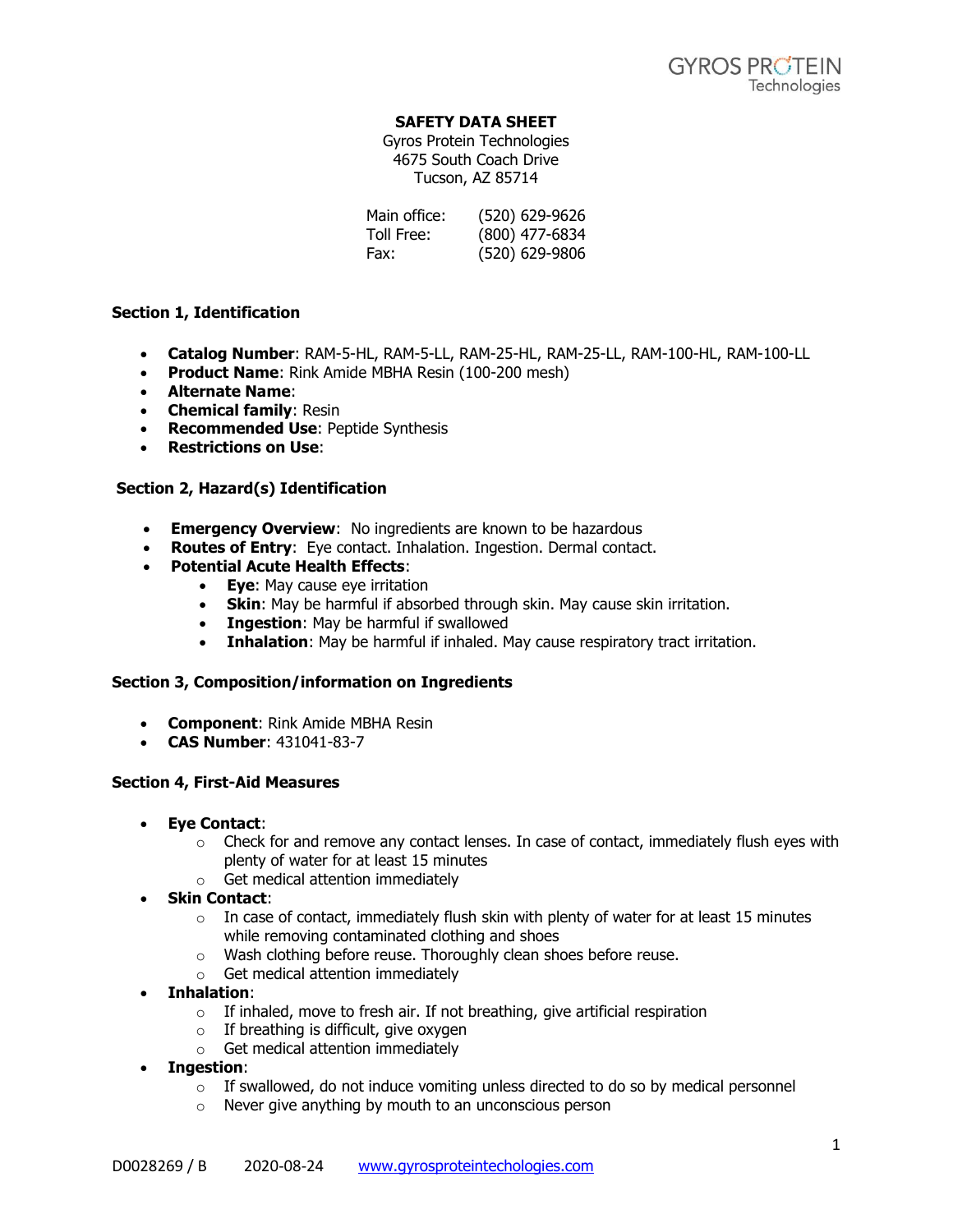o Get medical attention immediately

# **Section 5, Fire-Fighting Measures**

- **Suitable Extinguishing Media**:
	- o Water spray
	- o Dry Chemical
	- o Foam
	- o Carbon dioxide
- **Special Exposure Hazards**:
	- $\circ$  Combustible. Development of hazardous combustion gasses or vapors possible in event of fire: nitrogen oxides.
- **Special Protection Equipment for Firefighters**:
	- o Compressed air/oxygen apparatus

#### **Section 6, Accidental release measures**

- **Person-related precautionary measures:** Avoid substance contact. Avoid formation/inhalation of dusts. Avoid breathing vapors, mist or gas
- **Environmental protection measures:** Do not allow to enter drains.
- **Procedures for cleaning/absorption:** Sweep up and shovel. Keep in suitable, closed containers for disposal

## **Section 7, Handling and storage**

- **Handling**: Provide appropriate exhaust ventilation at places where dust is formed. Normal measures for preventive fire protection.
- **Storage:** Keep container in a dry, well-ventilated area. Keep closed tightly. Store between +15 to  $+25^{\circ}$ C

## **Section 8, Exposure Controls/Personal Protection**

- **Personal Protection:**
	- **Eye protection:** Use equipment for eye protection tested and approved under appropriate government standards such as NIOSH (US) or EN 166(EU).
	- **Hand protection:** Handle with gloves. Gloves must be inspected prior to use. Use proper glove removal technique (without touching glove's outer surface) to avoid skin contact with this product. Dispose of contaminated gloves after use in accordance with applicable laws and good laboratory practices. Wash and dry hands.
	- **Respiratory protection:** Required when dusts are generated. Filter P 2 (acc. To DIN 3181) for solid and liquid particles of harmful substances.
	- **Skin and body protection:** Choose body protection in relation to its type, to the concentration and amount of dangerous substances, and to the specific work-place., The type of protective equipment must be selected according to the concentration and amount of the dangerous substance at the specific workplace.

## **Section 9, Physical and Chemical Properties**

| $\bullet$ | <b>Physical Appearance:</b> | Solid, white |
|-----------|-----------------------------|--------------|
| $\bullet$ | Odor:                       | NА           |
|           | <b>Boiling Point:</b>       | NА           |
|           | <b>Melting Point:</b>       | NА           |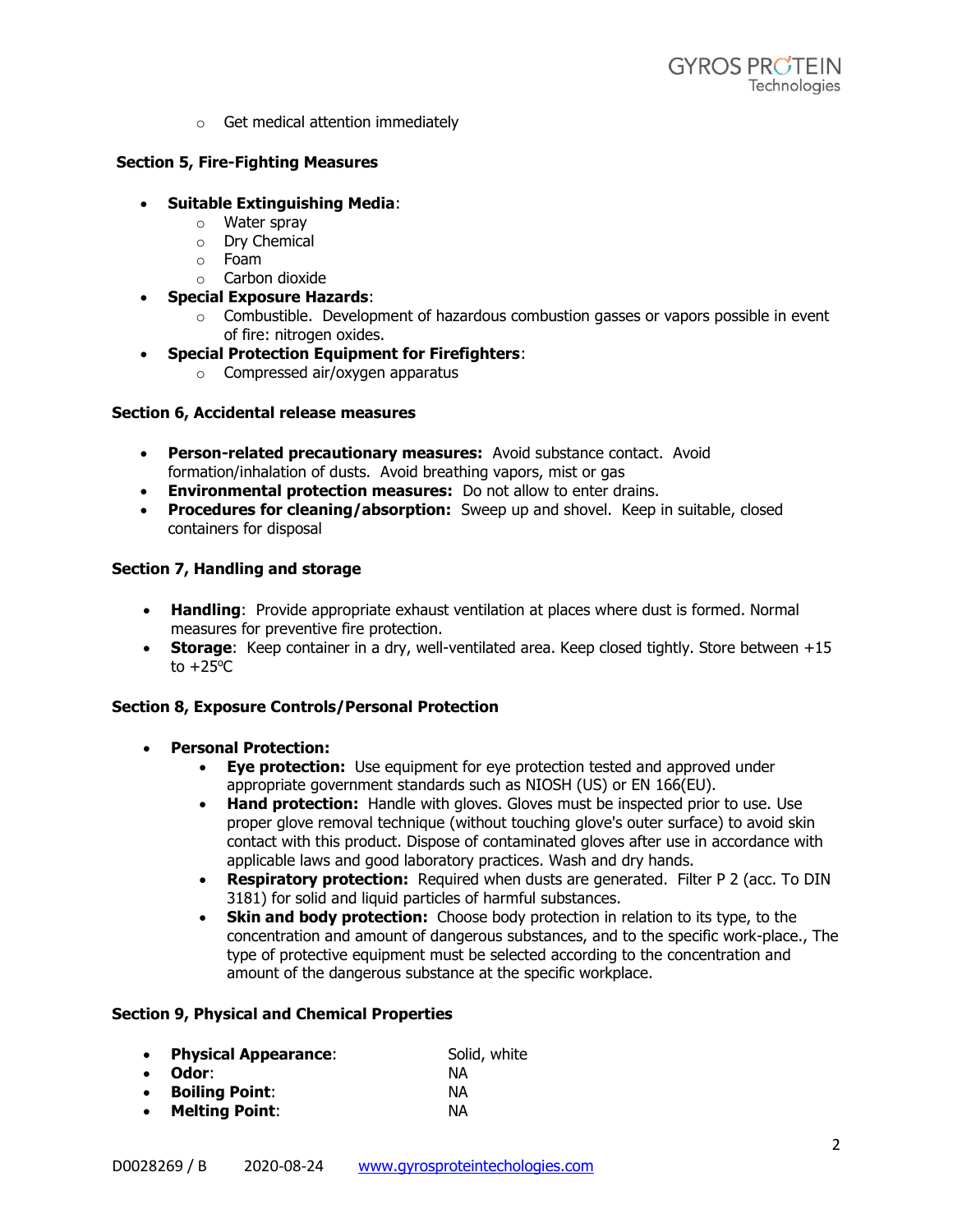- **Vapor Pressure (mmHg/70°F):** NA
- **Vapor Density (Air = 1):** NA
- **Specific Gravity**: NA
- **Solubility**: NA

#### **Section 10, Stability and Reactivity**

- **Stability**: Stable under recommended storage conditions.
- **Reactivity/Hazardous Decomposition Products**:
	- $\circ$  Hazardous decomposition products formed under fire conditions. Carbon oxides
	- o Other decomposition products no data available.
- **Conditions/Materials to Avoid**: Strong oxidizing agents

## **Section 11, Toxicological information**

- **Acute Toxicity**:
	- o LD50 Oral Rat: NA
	- o LC50 Inhalation Rat: NA
- **Chronic Toxicity**:
	- o Carcinogenicity (TLV): NA
	- o IARC Classification: NA
- **Routes of Exposure**: Ingestion, inhalation, eyes and skin.

## **Section 12, Ecological information\***

#### **Section 13, Disposal considerations\***

- **EPA Waste Number**: N/A
- **Treatment**: Material does not have an EPA Waste Number and is not a listed waste, however consultation with a permitted waste disposal site (TSD) should be accomplished. Always contact a permitted waste disposal (TSD) to assure compliance with all current local, state, and Federal Regulations.

#### **Section 14, Transport information\***

- **Proper Shipping Name**: Rink Amide MBHA Resin
- **Transport by Road/Rail (ADR/RID**): Not subject to transport regulations

#### **Section 15, Regulatory information\***

- **OSHA Hazards**: NA
- **SARA 302 Components**: NA
- **SARA 313 Components**: Rink Amide MBHA Resin is not subject to reporting levels
- **SARA 311/312 Hazards**: NA
- **California Prop. 65 Component**: This product does not contain any chemicals known to the State of California to cause cancer, birth defects, or any other reproductive harm.